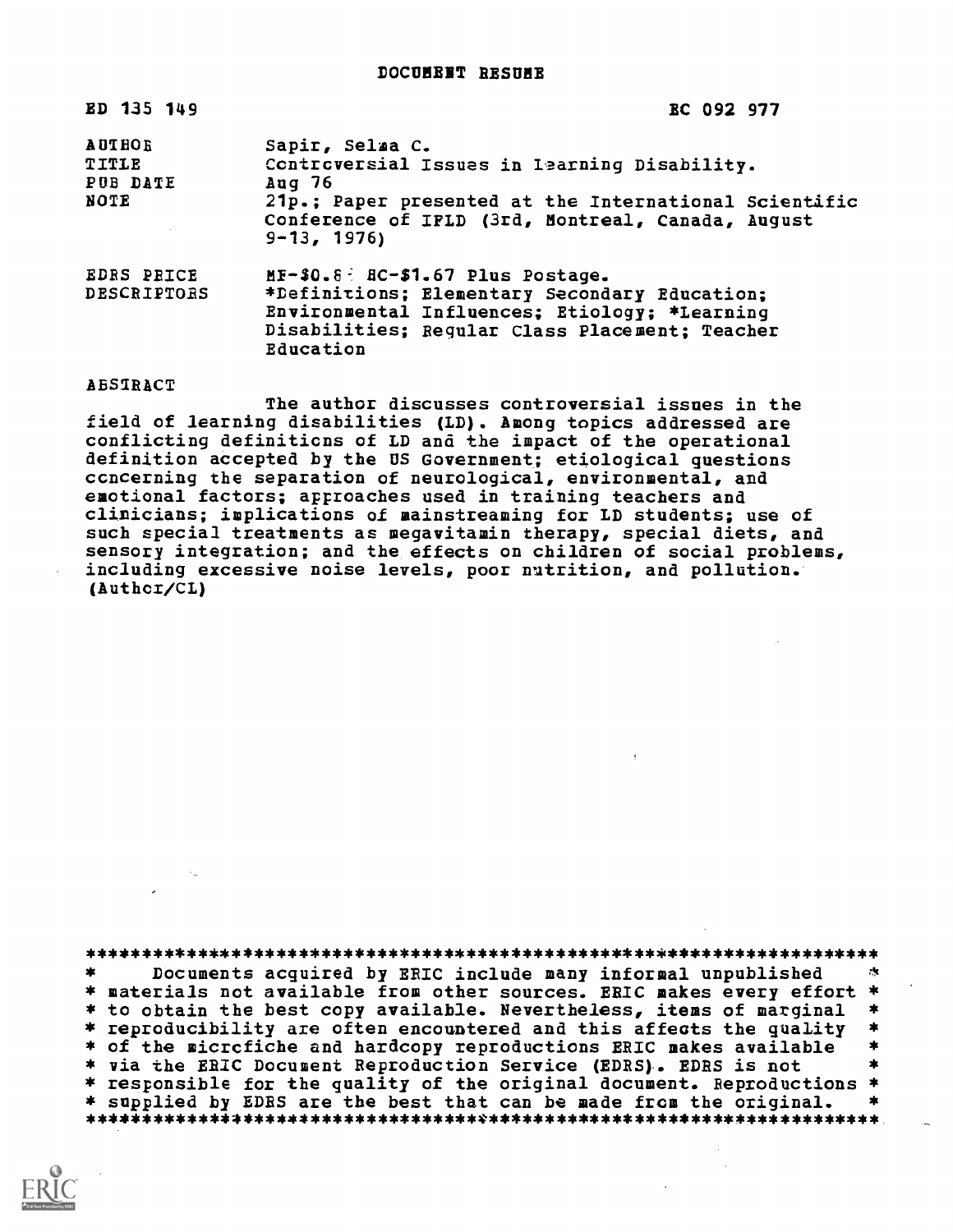U S DEPARTMENT OF HEALTH. EDUCATION & WELFARE NATIONAL INSTITUTE OF EDUCATION

THIS DOCUMENT HAS BEEN REPROM<br>DUCED EXACTLY AS RECEIVED FROM<br>THE PERSON OR ORGANIZATION ORIGINATING IT POINTS OF VIEW OR OPINIONS<br>STATED DO NOT NECESSARILY REPRE-<br>SENTOFFICIAL NATIONAL INSTITUTE OF<br>EDUCATION POSITION OR PO

## CONTROVERSIAL ISSUES IN LEARNINC DISABILITY

Presented at the Third Scientific Conference of the International Federation of Learning Disability AUCUST 1975

Selma C. Sapir

Bank Street College of Education

2092977

 $\bf{2}$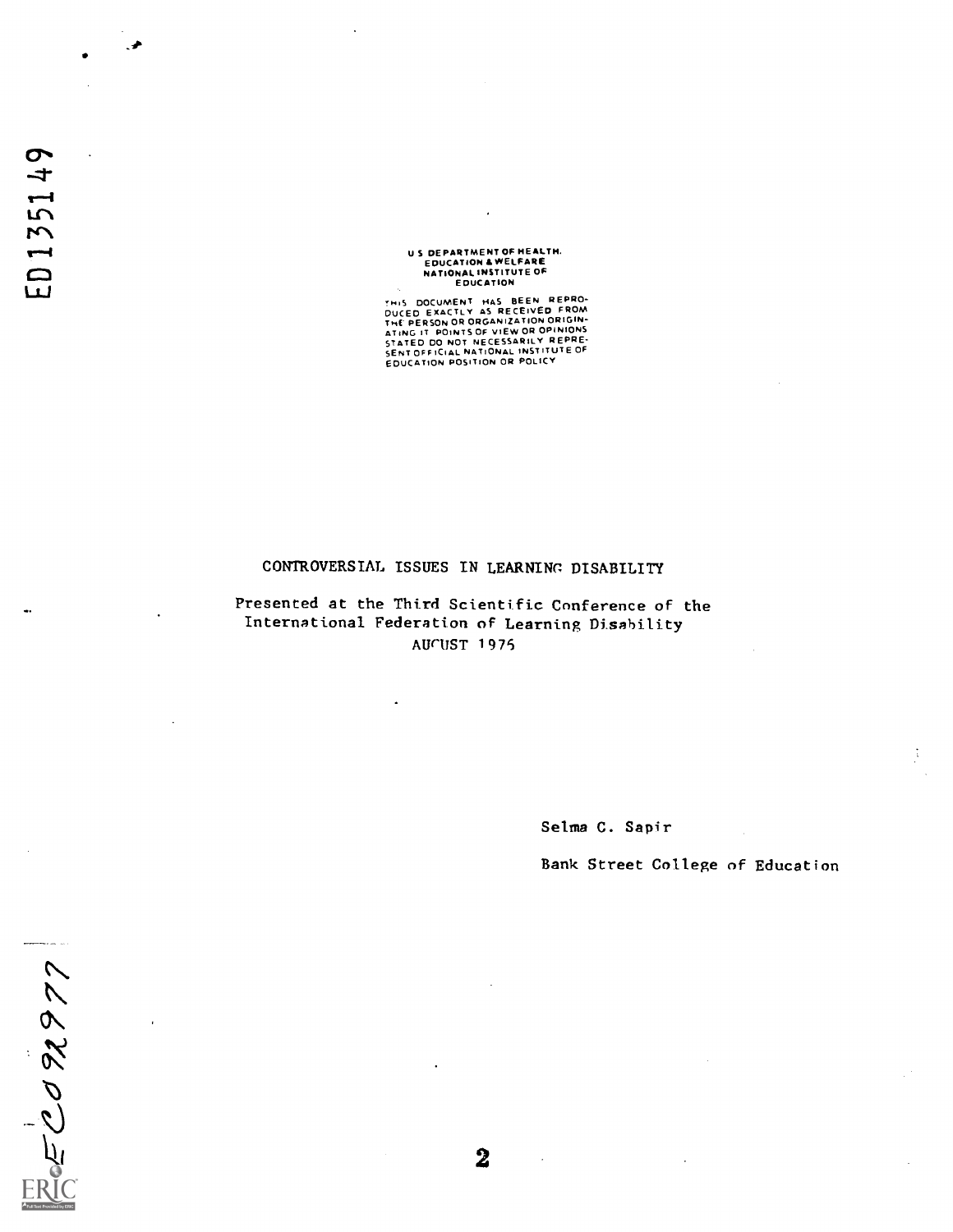We have made a great amount of progress in our field, "Learning Disability". It seems almost incredulous that just a few years ago, the work with learning disabled children was unknown. But as always, with progress and especially because of the speed with which this discipline.has developed, we are confronted with a myriad of problems. Some of the problems seem to have persisted from its very inception and others evolve as we continue to expand and grow. I believe this is healthy.

To list just a few some of the controversial issues are as follows:

1. Definitions of Learning Disability 2. The Implication of the Operational Definition accented by the US rovernment and HEW 1. Etiological Questions: Separation of neurological, emotional and Environmental factors 4. Training Models for Teachers and Clinicians: Should they be behavioral, developmental-interactional, psychoanytic etc. 5. Educational Principles for the Children: should they be diagnostic. prescriptive, clinical teaching etc. 6. The implications of Mainstreaming These Children-- which children and under what organizational plans? 7. Controversy of special treatments Value of Drugs, Megavitamin Therapy, Special Nutritional Diets, elimination of Food Adatives, Sensory Integration, Laterality Manipulation, Acceleration of Brain Function, etc. 8. Problems in the Society: Value Society places on Child Pollution Lead Poisoning Noise Levels Nutrition I shall try to discuss each of these issues:



i, t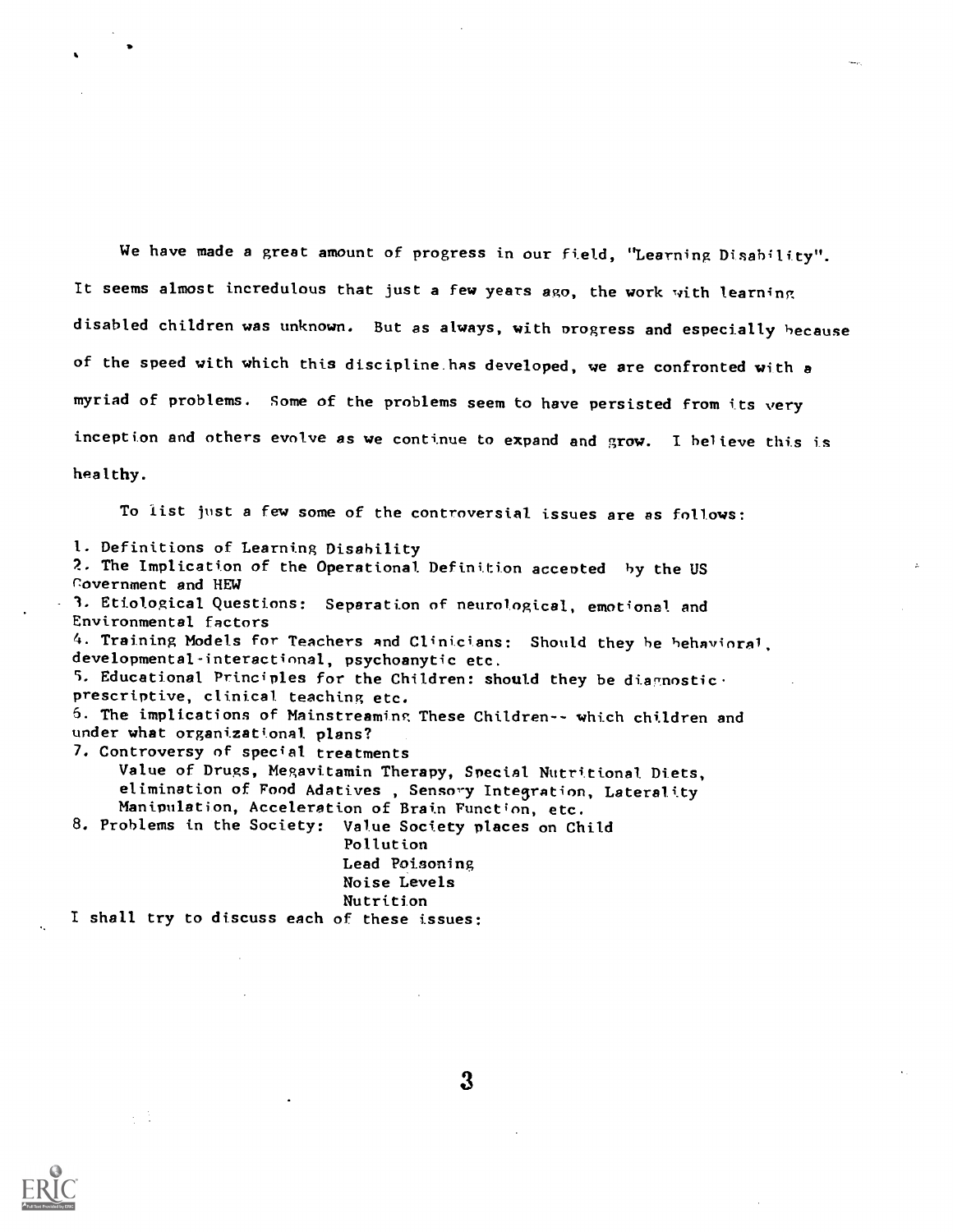The concept of "brain damage" first began to make an impact on the educational scene with the work of Alfred Strauss, Laura Lehtinen and Newell Kephart ,ith brain damaged children. The "brain damaged" era began slowly with the publishing of Strauss and Lehtinen's book in 1947 and did not emerge full blown until the early 1960's. In the late 50's and early 60's many research physicians became interested in a population in whom they could not distinquish"frank brain damage" symptoms, and research was begun on a large scale in this field. A few are as follows: Dr. Birch Development( ), Dr. John Money at John Hopkins became interested in "Dyslexia", Dr. Archie Silver at New York Untverstty Medical Center Center began his studies of children with perceptual and reading problems. In 1962 I first began my research (Sapir & Wilson, 1957) in a normal public school setting in Scarsdale, New York. Working as psychologists, we had become aware of increasing numbers of children with uneven and deviant coqnitive, social and emotional growth patterns. Early identification screening(Sapir Development Scale, 1967) highlighted profiles of youngsters of normal to superior intelligence with gross imbalance of developmental milestones(Sapir & Wigon, Developmental Deficits, ) Boys seemed to have many more difficulties then  $q$ irls (Sapir & Wilson, Sex Differ ... ences, 1966).

As this body of research developed, many disciplines began to coalesce in the emergence of a significant educational concept.

At the same time that this professional interest was emerging, parents began to exert their efforts to develop educational programs that would be suitable for children having severe problems in school. Confusion and controversy be3an to grip the field because many parents who had previously had children diaenosed as autistic, mentally retarded, brain damaged, dyslexic, et cetera, flocked to the newly formed "Association for Children with Learning Disabilities". To attend some of the early national meetings was both an exciting new adventure and an exyerience in con



4

τŅ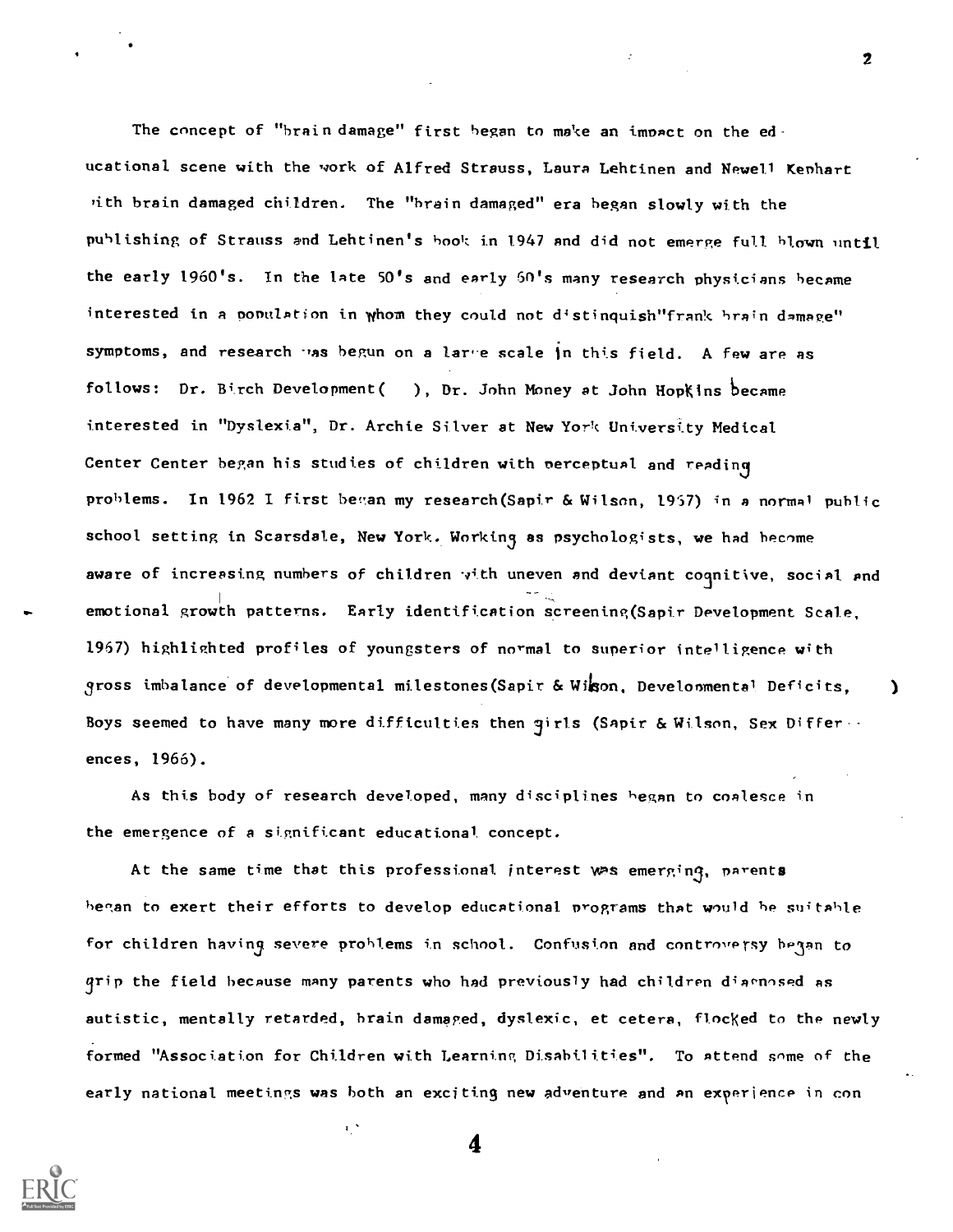fusion, as one met professionals from all discinlines a<sup>nd</sup> parents describing child-en along the continuum from those children who anneared nofulal in most ways and had some reading problems to those profoundly disabled. This se<sup>em</sup>ed like a healthy beginning to a new era that might eliminate compartmentalization and fragmentation. Here was the first attempt to integrate the discipline of  $ed_{U}$ Cat<sup>io</sup>n, medical and behavioral science, but differentiation of purpose and goals for vestly differing populations was absolutely necessary.

3

Out of this vastly diverse field came the necessity to define and make some arbitrary differentiation between the children, all of whom were now called "Learning disability", "minimal brain dysfunction", and <sup>a</sup>bout fifty other arbitrary labels. Kass(1969) tells us: "The responsibility for the definition of a word lies with the labeler. I believe it is safe to say that in  $n^{\Omega}$  other area of special education has so much effort and controversy yone into t<sup>he refinement of a definition</sup> which would characterize those children w. come within the responsibility of special education and require special methods and techniques ... ." She(Kass) continues to list five such definitions in the chronological order in 'thich they anneared. In 1962, Kirk stated that: "Learning disability referred to a re<sup>ta</sup>rdation, disorder or delayed development in one or more of the processes of sneech. 1<sup>8h</sup>guage, reading, snelling, vriting or arithmetic resulting from a possible cerebral dysfunction and/or emotional or behavioral disturbance and not from mental retardation, sensory deprivation or cultural or instructional factors." In 1966, a task forCe on terminology and identification of the child with "Minimal brain dysfuntion" was comsponsered by the National Society for Crippled Children and Adults, Inc., <sup>a</sup>nd the National Institute of Neurological Diseases and Blindness of the Nationa<sup>1</sup> Institutes of Health and defined it as follows:

 $5 -$ 

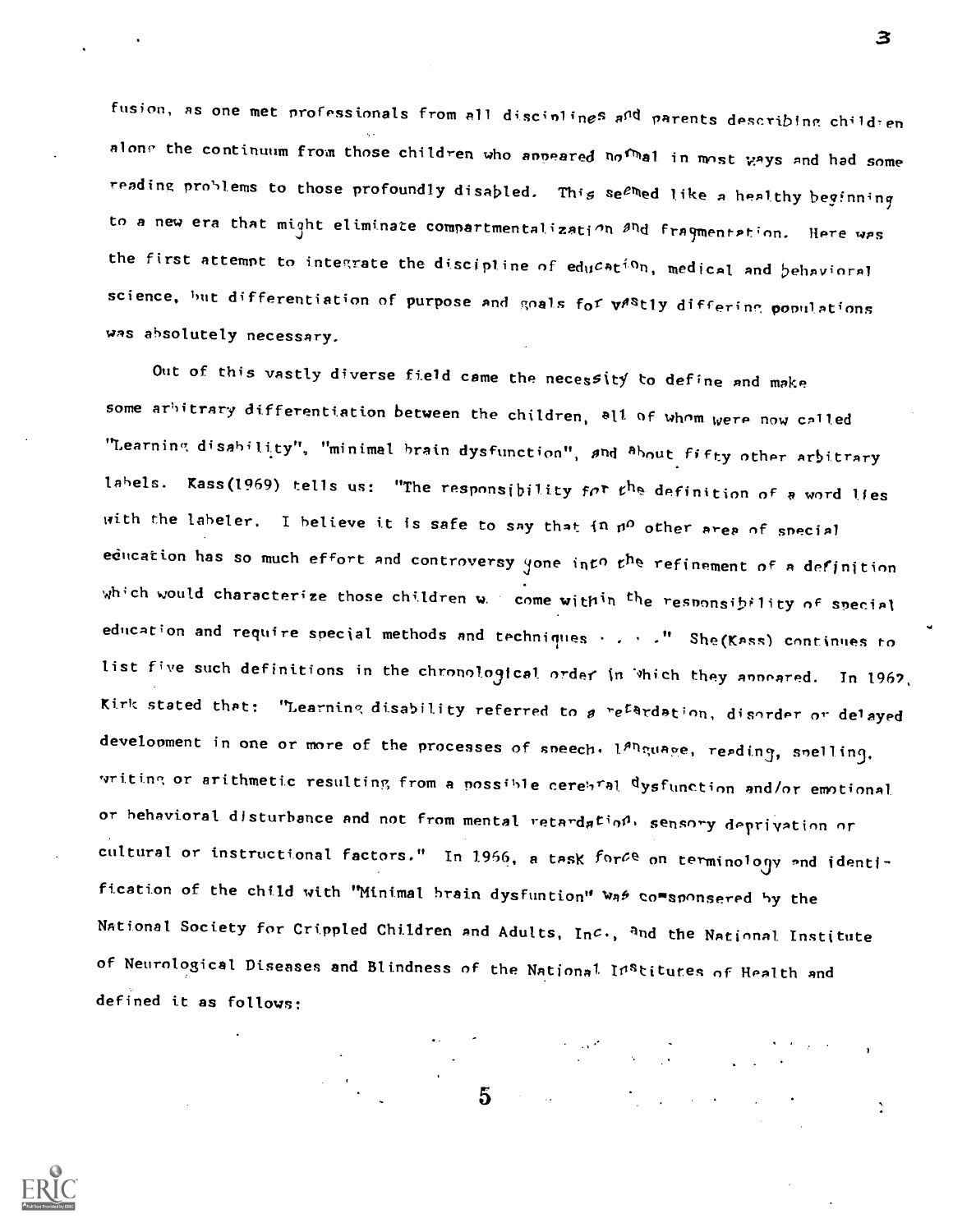"The term "minimal brain dysfunction syndrome" refers to children of near average, average or above average general intelligence mild to severe which are associated with deviations of function<br>of the central nervous system. These deviations may manifest themselves by various combinations of impairment in perception, conceptualization, language, memory and control of attention, impulse or motor function. Similar symptoms may or may not complicate the problems of children with cerebral palsy, epilepsy mental retardation, blindness or deafness".

In 1967, the national parent organization of the Association for Children with Learning Disabilities adopted the following definition: "A child with learning disabiliter is one with adequate mental ability, sensory processes and emotional stability,  $\cdot$ ho has a limited number of specific deficits in perceptual, integrative or expressive pro: cesses which severely impair learning efficiency. This includes children tho have central nervous system dysfunction which is expressed primarily in impaired learning efficiency."

In 1967, there was offered a further clarification for the educator by the Institute for Advanced Study at a meeting held at Northwestern University planned collaboratively by The Institute for Language Development of Northwestern University and the Learning Disabilities Division of Training Program Bureau for Handicapped, US Office of Education as follows:

> "A learning disability refers to one or more significant deficits in essential learning processes requiring special educational techniques for its remediation".

"Children with learning disability generally demonstrate a discrepancy between expected and actual achievement in one or more areas spoken, reading or written language, amthematics and spatial orientation". "The learning disability referred to is not primarily the result of sensory, motor, intellectual or emotional handicap or lack of opportunity to learn".

"Deficits are to be defined in terms of accepted diagnostic procedures in education and psychology".

"Essential learning processes are those currently referred to in behavioral science as perception, intergration and expression, either verbal or non-verbal".

 $\Delta$ 

"Special education techniques for remediation require educational planning based on the diagnostic procedures and findings".

 $"$   $\Box$   $\Box$  1968, the National Advisory Committee to the Bureau of Education for the Hendicapped, Office of Education, provided the following definition and this is the carrent operative definition:



6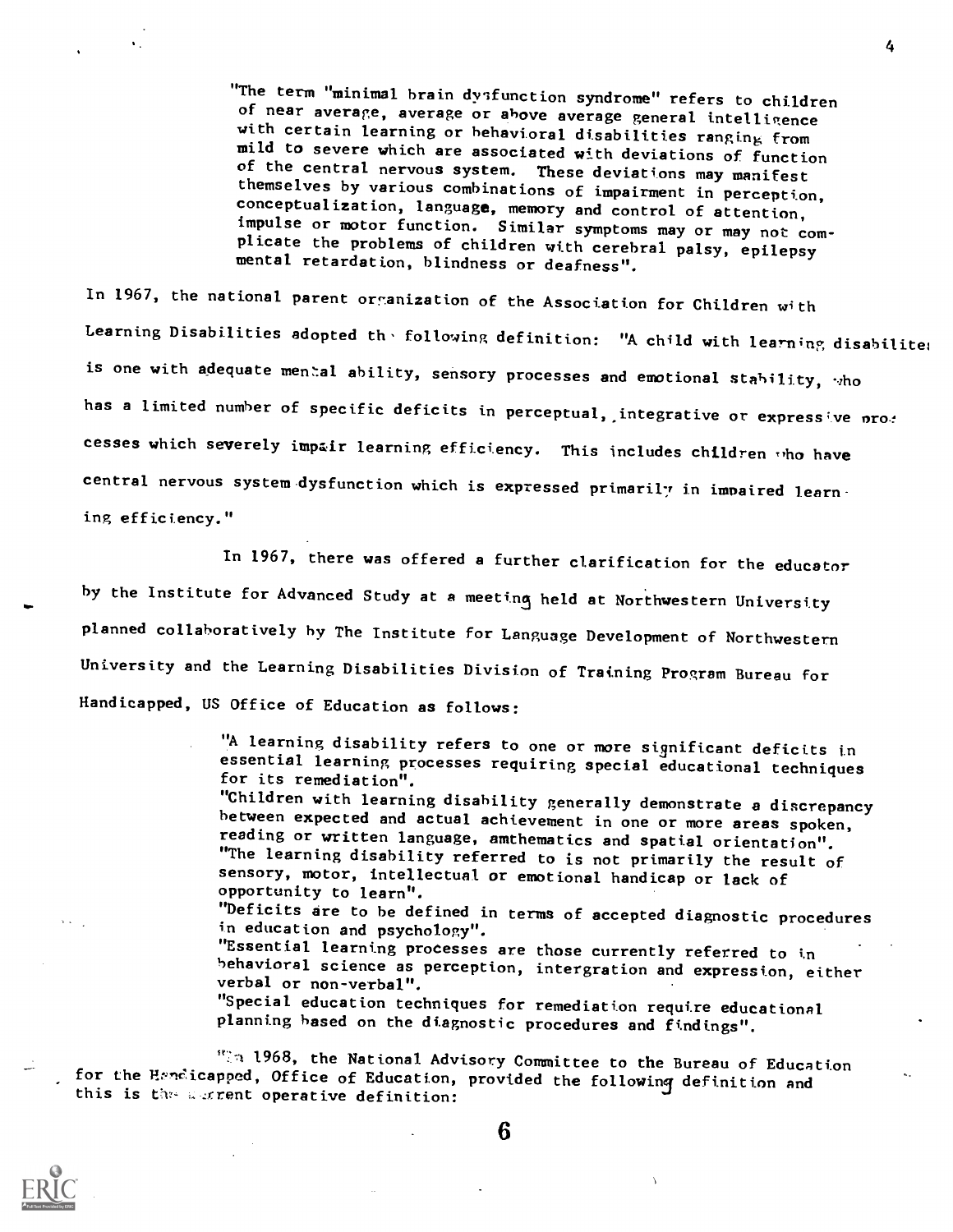"Children with specific learning disabilities exhibit a disorder in one or more of the basic psychological processes involved in understanding or in using spoken or written language. These may be manifested in disorders of listening, thinking, talking, reading, writing, spelling or arithmetic. They include conditions which<br>have been referred to as perceptual handicaps, brain injury, minimal<br>brain dysfunction, dyslexia, developmental aphasia, et cetera. They do not include learning problems which are due primarily to visual,<br>hearing or motor handicaps, to mental retardation, emotional disturbance or to environmental deprivations."

The discussion continued to no avail, and in January 1975, at the International Federation of Learning Disability Conference in Brussels, an advisory committee was formed to establish a definition that would help formulate goals for the field.

As definitons were so ill defined so were the descriptions of children with this problem. No learning disabled child is like another. Symptoms occur in clusters and they vary from child to child. Carter & Gold(1973) describe the clinical syndrome as variable and ones that change with age. They consider deviant behavior, learning disabilities, speech disorders and poor coordination the most common presenting complaints, along with the all pervasive disability in one or many of the cognitive functions.

Major clusters are described by Brutten, Richardson, and Mangel, (Something's Wrong with My Child?,, 1973, Harcourt, Brace, Jovanovitch) as high activity levels, short attention span, hyperactivity, motor discoordination, perceptual disorder, problems in language and thought development, emotionally destroyed with low frustration tolerance and difficulties in relationships. Cardner(MED. Jason Aronsson Publ. 1973) lists primary signs as a lag in developmental milestones such as walking, talking, bowel training, counting, naming, et cetera, MARKED AND CONTINUOUS HYPERACTIVITY of an aimless quality, distractability with poor attention span, a coordination problem, perceptual problems, poor memory, impulsivity, poor or repetitive speech and difficulty forming concepts or abstractions and the child cannot appreciate age appropriate jokes.

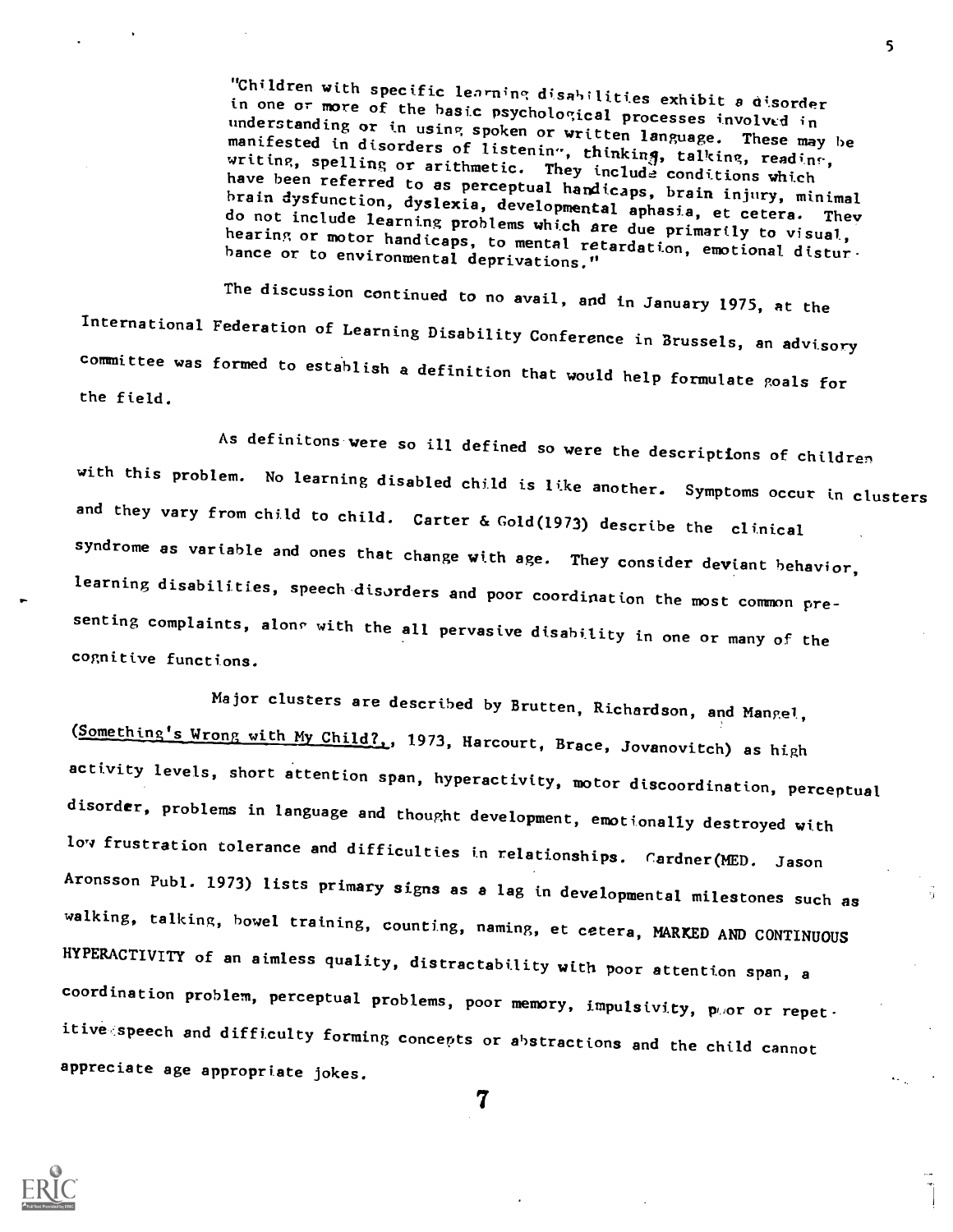The U.S. Department of Health, Education and Welfare in their "Terminology and Identification" in Minimal Brain Dysfunction in Children list ten characteristics most often cited. They are as follows: hyperactivity, perceptualmotor impairments, emotional lability, general coordination deficits, disorders of attention (short attention span, distractibility, perseveration) , impulsivity, disorder of memory and thinking, specific learning disabilities in reading, arithmetic, writing and spelling, disorder of speech and hearing, neurologicn1 signs and electroencephalographic irregularities.

MBD is a mystifying handicap in many ways. It obviously encompasses a wide variety of problems. Just as there are children who fit into such characteristic patterns as have been described above, there are others who do not. Some are passive and withdrawn, sone well coordinated, sone who appear to have excellent emotional strenghts and health in spite of their serious handicaps in language and/or reading, and those who are well motivated, struggling to succeed.

Probably the only acceptable description of the characteristics of the MBD child might be one that is specific unto that child; one that considers the child  $s$  temperamental and cognitive style, and his particular set of cluster syndromes. It is the number, degree of and deviation from the norm that is currently used as the determinant for the MBD label.

How many children are we talking AMR about? No one quite knows and this also depends on the particular definition you use to define the problem. One thing most people agree about is that it seems to be the most comnon and pervasive problem prevalent in children at this tine.

The bill for the Education of the Handicapped that has been passed by the Congress of the United States accepts the before mentioned"Clements" definition, the one adopted in 1968 after its recomendation by the National Advisory Committee to the Beaureau of Education for the Handicapped. To repeat, it begins:

Children with Specific Learning Disabilities exhibit a disorder in one or more of the basic psychological processes involved in understanding or in using spoken or written language." (If needed see page 4) Altheugh.the definitinn may be workable, the problem emerges when we note that the

8

 $\sim$ 

٠Ł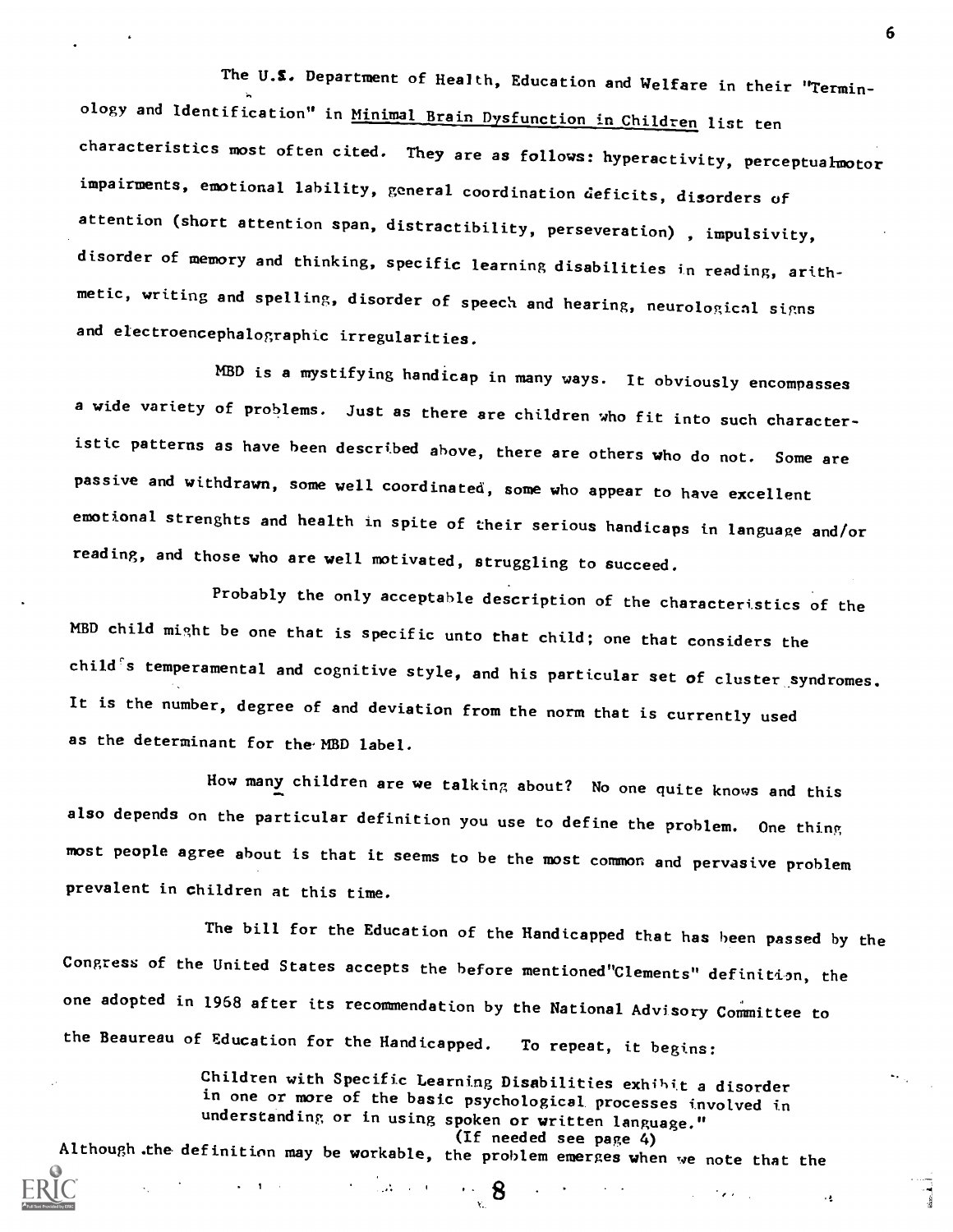Congress of the United States placed a limitation in the 5111 that monies cannot he spent to accommodate more than 77, of the handicapped population to come within this "Learning Disability" designation. New York State's Education Department suggests a further limitation urging that monies not exceed 2 or 3% until such time as their can be further refinement of the definition and clarity of diagnosis. This then poses many important questions? Are we to eliminate the children with mild problems, even those with subtle problems, ones that still become crippling for them in this society? What is the relationship of the severity of the problem to the services that will he available? On the continuum of problem at Which point are we able to clearly state (and do we want to do this?) this one will he called Learning Disability, this one Brain Damaged and this child Emotionally Disturbed?

-7

Our second problem flows directly our of the problem of definition and diagnosis: the problem of determining etiology.

In the field of learning problems, different theories have enjoyed periods of popularity. The concept of learning disabilities originally developed around the notion of deficit brain functions. Lesions were thought to cause localized disorders and training could be offered for that deficit. Next historically, the concept of IQ and the measurement of intellect became prominent. It was thought that those children whosr IQ's were below normal had trouble learning. Segregated classes for special education were then begun and still continue. Research has failed to show that the children fare any better in such classes and so the concept of mainstreaming emerges. The children who were not learning and yet had  $IQ's$  in the normal range or better were unconsidered "unmotivated" or thought to have "learning blocks." Now that the idea of a changing IQ rather than a static one has evolved, schools are emphasizing "specific learning disabilites," "perceptual deficits' and "minimal neurological dysfunction." The meaning of these terms has never been clarified. Further, the relationship between organic and personality disorders has been given little con-

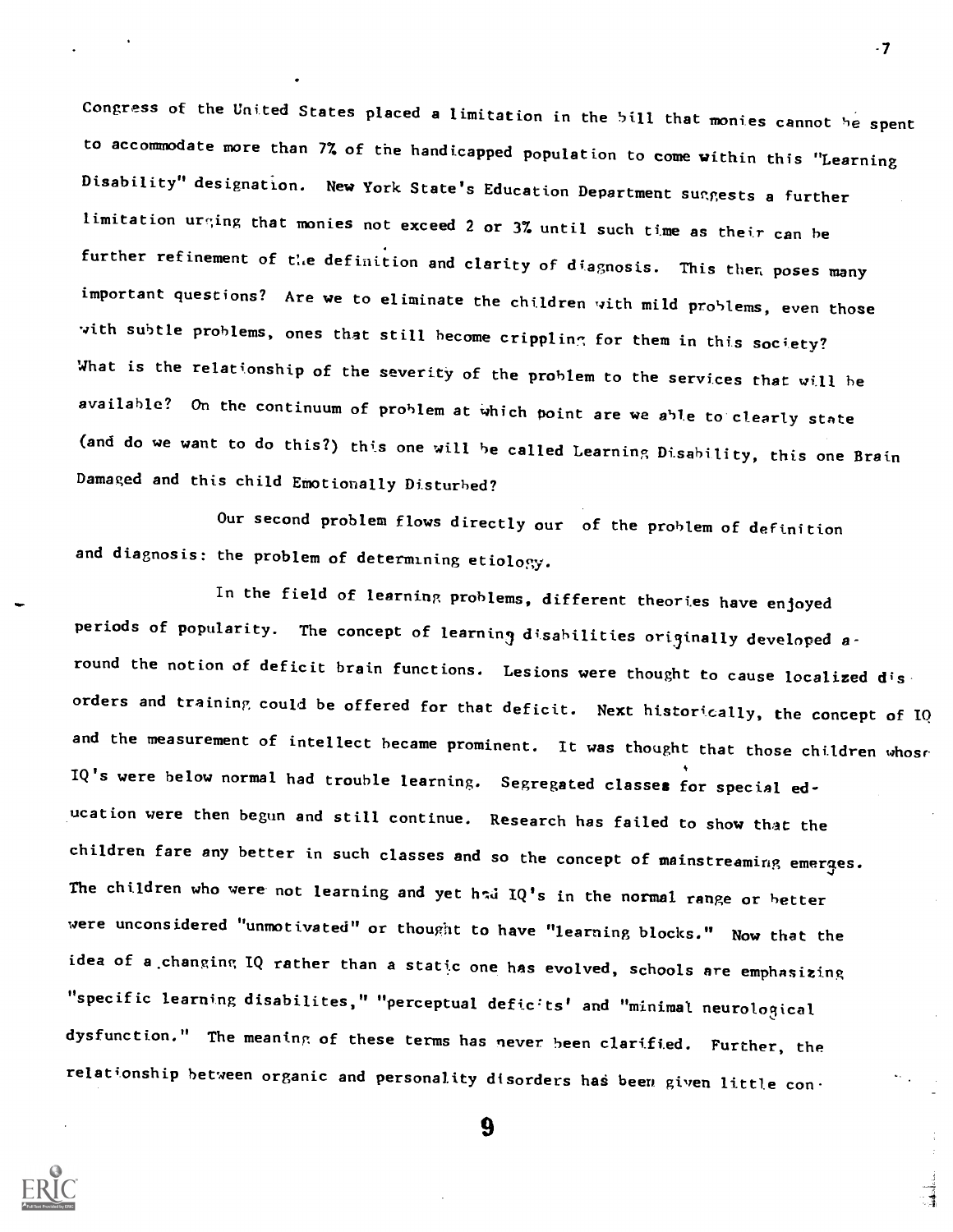sideration in our changing schools.

There has been a growing trend in the past 10 years toward the iden-<br>tification and treatment of learning problems at a very early age - in the crib,<br>nursery schools and kindergartens. Many say that there are more learning of a physiological and neurological nature than was previously thought. A task force of the U.S. Department of Health, Education and 'elfare writing on Minimal Brain Dysfunction in Children suggests that this is, in part, due to advances in medical technology. As doctors prevent miscarriages, develop advanced methods of<br>delivering babies, improve incubator design and use drugs to save lives, babies who may not have survived are saved, but new sets of problems are formed. These new problems may be compounded if proper medical care and nutrition are not available, as Joaquin Cravioto, Elsa R. DeLicardie and Herbert Birch have written in their ecological study on Nutrition, Growth and Neurointegrative Development.

If the school staff is biased toward "emotional disturbance" in its<br>diagnoses, psychologists and social workers are added to the staff to do psychological testing, play therapy and prrental counseling. As the emphasis has shifted, learning<br>disability specialists have joined the staff and the neurologically impaired" diagnosticians have talked of children with dyslexia and perceptual problems. Some schools assemble multidisciplinary teams of psychologists, social workers, remediai specialists, speech therapists, learning disability consultants and school nurses. In an effort to achieve interdisciplinary understanding they diagnose and discuss the case with the child's teacher. The team, in turn, may decide whether to send the child on to neurologists psychiatrists, optometrists, ophthalmologists, speech pathologists or educational<br>consultants for further diagnosis. The problems posed by this approach are great. How can all of this information be integrated so that a picture of the whole child emerges? How does one sort out the factors so as to be able to develop a program that will help the child grow socially, emotionally and academically?

I am dedicated to the premise that there is a body of literature on

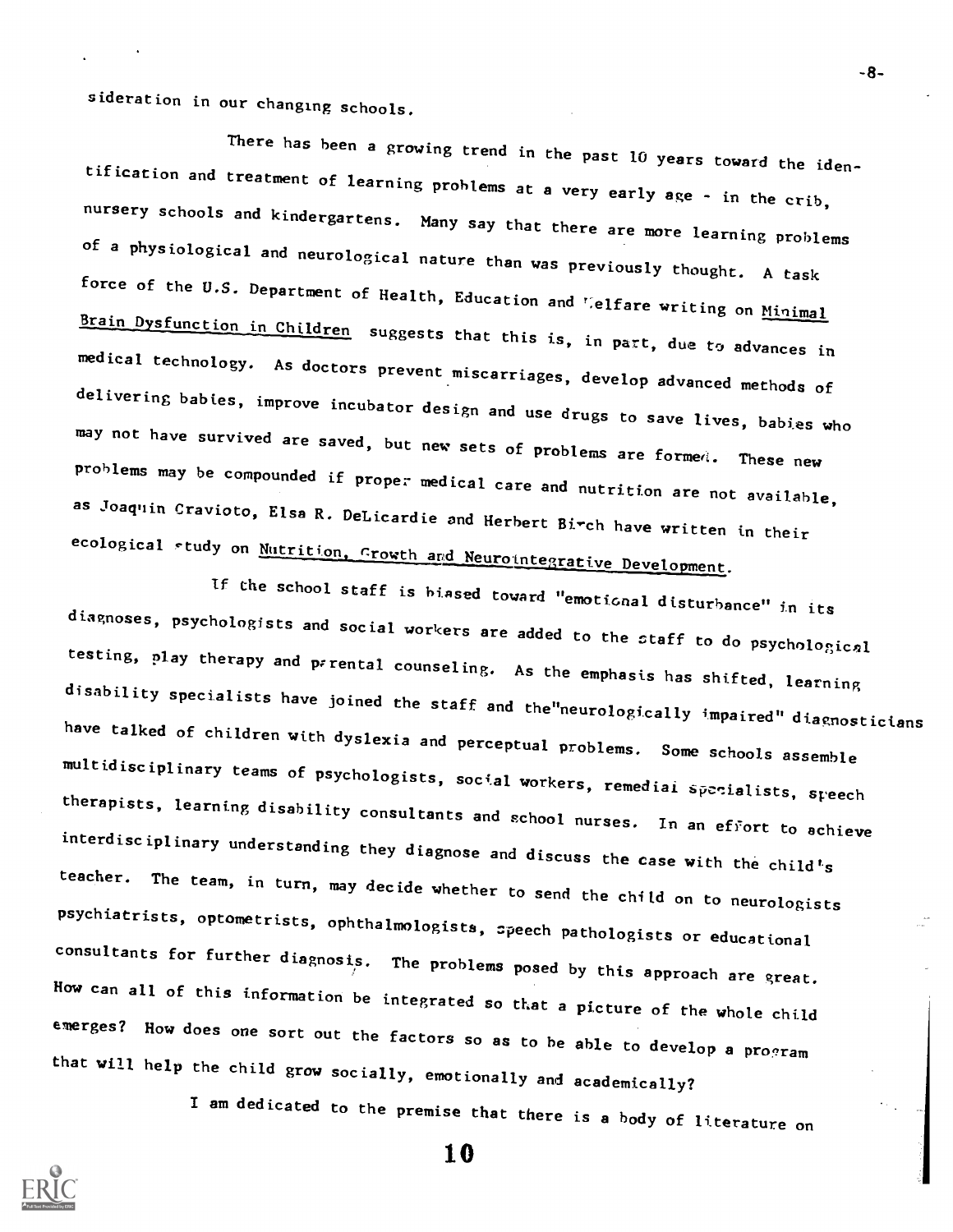normal development that needs to be related to the children with learning disorders. Important concepts about cognitive, social and emotional growth need to be considered. At a conference on "The Roots of Excellence" sponsored by the Bank Street College of Education, Barbara Biber stated that there is a very fundamental relation hetwwen learning and personality development. The two interact in what we speak of as a "circular process." According to Dr. Biber, mastery of symbol systems(lettets, words, numbers), reasoning, judging, prohlem-solving, acquiring and organizing information and all such intellectual functions are fed by and feed into varied aspects of the personality- feelings about oneself, identity, potential for relatedness, autonomy, creativity and integration. The school has a special area of influence for healthy personality because it can contribute to the development of ego strength. How a child is taught affects his image of himself, which in turn influences what he will dare and car to learn. The challenge is to provide opportunities that will make the most of this circular growth process toward greater learning powers and inner strength.

Children are developing organisms constantly changing. Current ap proaches fragment the understanding and treatment of the child. They do not allow for treatment on all levels simultaneously- cognitively, emotionally, experientially. The  $t_f$  dency is to do visual perceptual training in one place with one person, reading in:truction with another, language training with a third and psychotherapy detached from the learning environment with a fourth. We do not helieve it is possible to isolate learning problems from every other aspect of the growing child. The separation of diagnosis from treatment and the isolation of each area of remediation limit the possibility of helping the child. We suggest that what is needed are "child specialists" who undesstand therapeutic procedures within a framework of diagnostic teaching. The child specialist must understand the child's feelings as well as his thinking processes and also how to analyze a cognitive task, determine a child's learning style and relate it to the child's personality and temperament.

Large numbers of children are having difficulty in school and at home because of

11

-9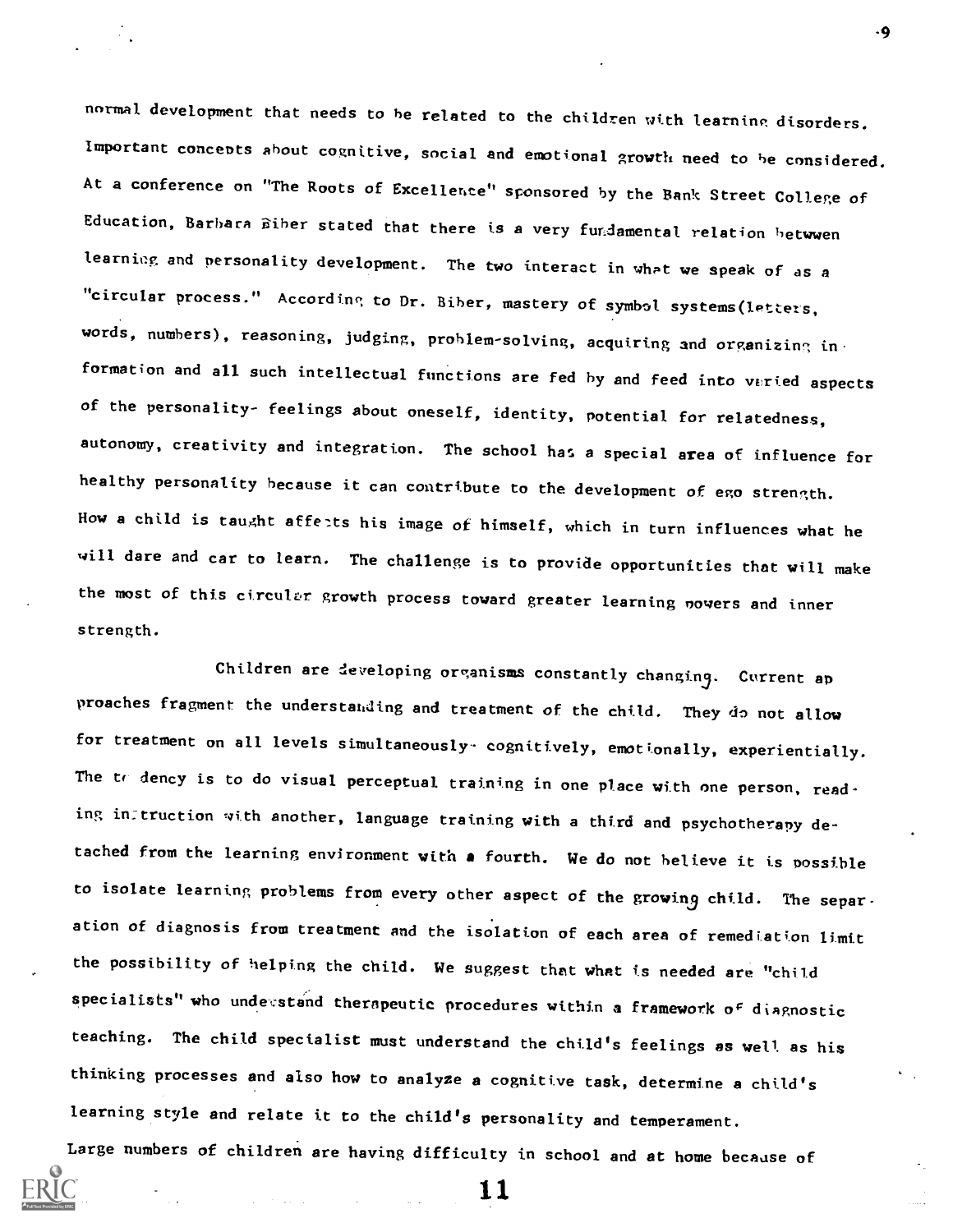neurological, psychosocial and environmental problems, all of which interfere with optimal learning. These problems are complex and have many origins. The growing, waturing child is especially responsive to the nature of the environment in which he lives. Where psychosocial and economic forces impair that environment, biological weaknesses are exaggerate!,

Many modern social patterns of industrialization and family living are antithatical to optimal child growth and diwelopment. Young children need cnntinous opportunities to touch, explore and move in an environment which gives security, support and stimulation. Noise, lack of space and time, and family instability decrease opportunities for developmental experiences, and create tension and feelings of isolation for families on all socio economic levels. Problems are compounded with poverty, ecological problems (air pollution, lead poisoning), minority-ethnic discrimination and migration patterns from rural communities to vast metropolitan regions. The relationship of poor nutrition to impaired development is well known. Birch said, "For poor children are not merely born into poverty, they are born of poverty, and are thus at risk of defective  $d\theta$ . Alopment even before their births."

Some shildren are born to this world with biological deficits which severely limit their functioning in life. The causes for biological deficits are complex and multidetermined. Constitutional genetic factors, insult to the central nervous system through trauma, encephalititis, anoxia, poor nutrition, and medical advances in saving high-risk babies, all contribute to the increase in numker of children with learning difficulties. Where social and environmental forces prevent healthy interaction between the maturing child and his environment, biological weaknesses are maximized. Conversely, where social and environmental forces are sunportive, they can permit the biological and emotional strengths to aid the learning of the child. The learning process i.S inextricably intertwined with personality development. School is a child's life work. Unless the school and home support and create success, we the child comes to perceive himself as a "retard" or "dummy" and thereby may give up or react with hostility and defiance. That is, failure to learn breeds a low self-



12

-10-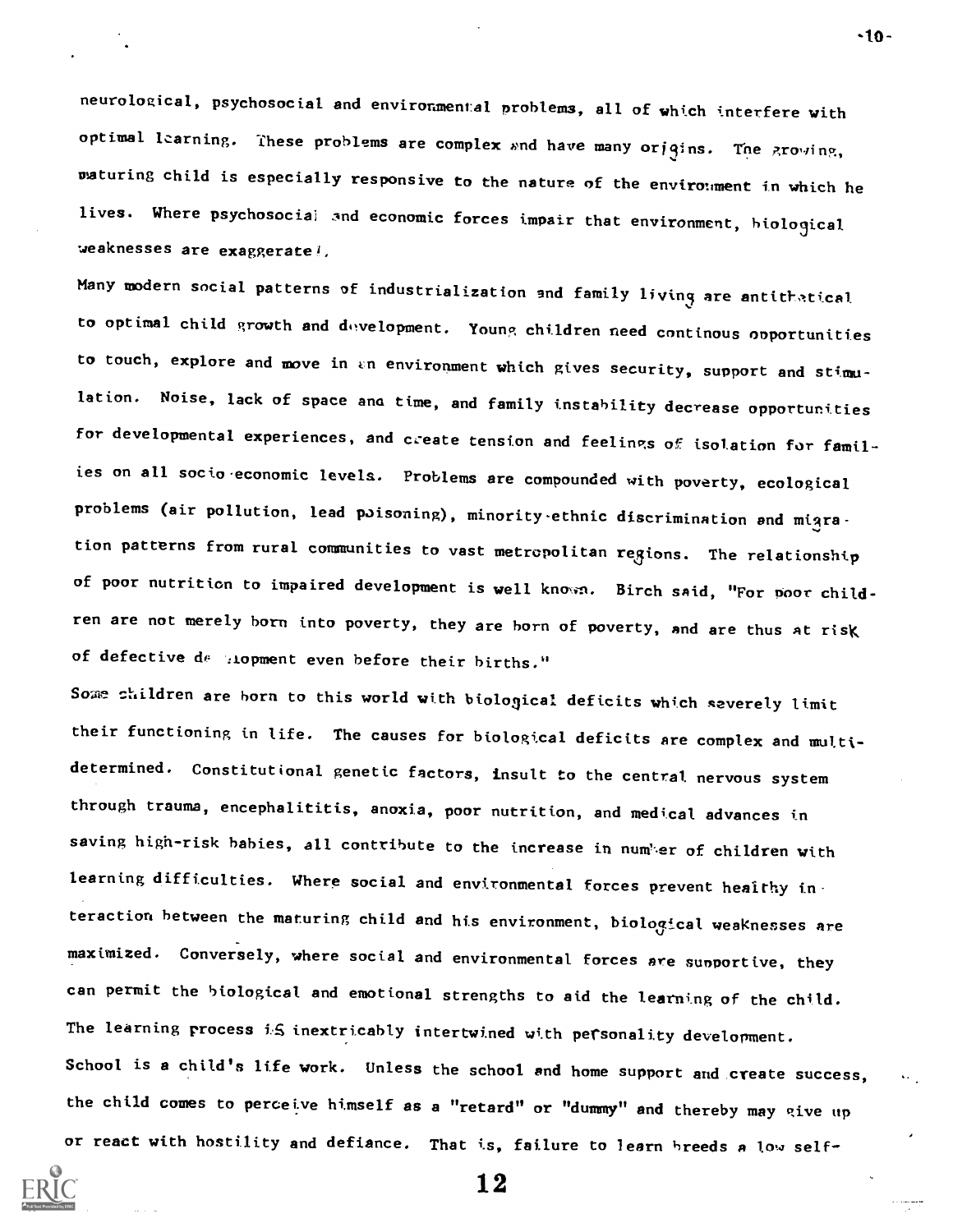image which in turn inhibits the child from daring and caring to try again. There is little doubt that children have differing constitutions, which are more or less sensitive to pain and stress. For the child who is more sensitive, the way the environment supports him may make the difference in his 'ater cognitive as well as emotional development. The subsequent  $pr_{\mathbb{C}}$  of  $\mathbb{C}$  and the difficult of the difficult of the difficult of  $pr_{\mathbb{C}}$  of  $\mathbb{C}$  and the difficult of  $\mathbb{C}$  and  $\mathbb{C}$  of  $\mathbb{C}$  of  $\mathbb{C}$  of  $\mathbb{C}$  cult to trace because of this chaining react under the unsture of the developmentally changing organism and the changing attitudes in the child's relationship with the important mothering or nurturing persons make the tracing more difficult. Pasamanick and Knoblock describe "reproductive casualty" as the chaining of such events AS the mother's constitution, nutrition and adaptability' prenatal factors in health care and nutrition; and the important post-natal first year experience. Poor nutrition or health care may result in damage to the fetus or newborn infant, generally in the central nervous system. This chaining tends to occur more frequently in the lover socio-economic groups, producing children who are more susceptible to reproductive casualty. Pasamanick and Knobloch also emphasize that males are more likely than females to have problems: more are conceived and aborted; more have difficulty during' birth; and more are damaged and lost in the first year of life. Pasamanic (1959) has suggested that the higher percentage of reading problems in the male as compared to the female(estimates range from 7 to 207. or more) may well be the result of this susceptibility. Genetic factors play an importhat role as evidenced by families in which all male members are affected with learning disorders. The relationship be $\ast$ tween minimal neurological instability and behavior variation is complicated. Although the terms"minimal brain dysfunction: and"specific learning disability" have been equated, there is little justification for the assumption that all learning disordered children demonstrate evidence of brain damage. There is, however, mounting evidence that signs of neurological instability are more common in children with learning disabilities than in a normal population and that minimal brain dysfunction does play a significant role as one factor contributing to the development of learn-

13

 $\cdot$ 11  $\cdot$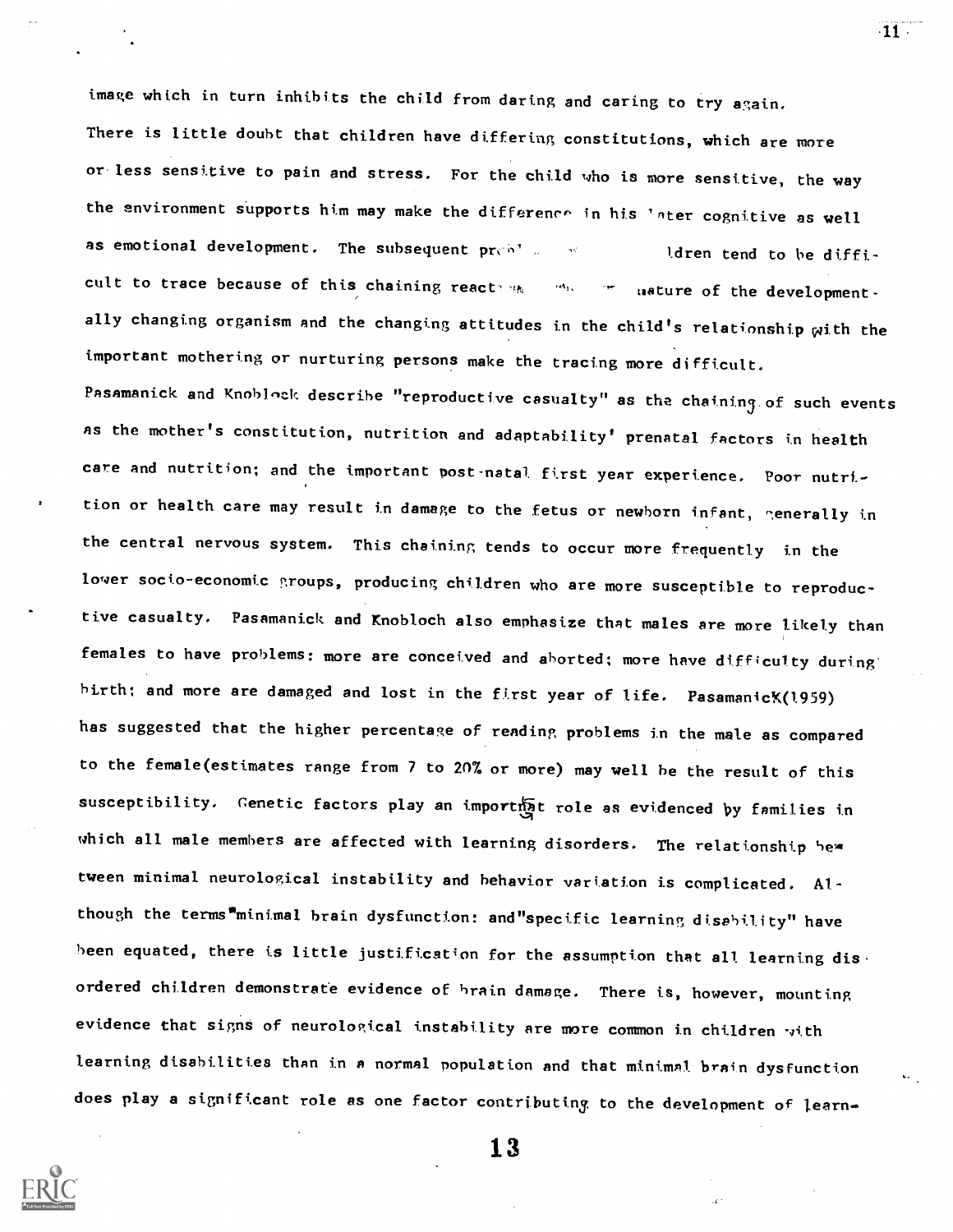ing disability. Demonstrated examples are a significant increase in choreiform twitches in children with specific learning disabilities (Wolff and Hurwitz) foupd that boys with learning disabilities were significantly retarded in sensory motor tapping and automization tasks, both of which require competence in sequetcing repetitive actions.

Many well-documented studies have associated complicities in of pregnancy and birth<br>(especially premature) with later learning disabilities. Prenatal factors such as hypoxia and anoxia are possible causes. Monkeys asphyxiated for 15 minutes after birth reveal survival and normal functioning of behaviors (visual depth perception visual placing, independent locomotion) but these functions were significantly delayed in their appearance. In contrast behaviors that were considered to be acquired ( ${\sf memory}$ , learning) remained severly impaired throughout life. Comparisons of behavior of significance tn children with minimal brain damage such as hyperactivity incoordination, decreased attention span, impulsivity reveal striking similarities to those observed in the asphyxiated monkeys.

Dr. Anne Marie Weil has stated that no matter at what age we see a child first, it is helpful to try to reconstruct the interaction of forces that brought about the clinical Picture. In children with spezific learning disabilities, ve might speculate: What yas the original make up of the child? Where is the range of emotional endow ment, from very warm, outgoing, reachable to more withdrawn and introverted? What

3

Hurwitz, I. and Wolff, P.H., et al: The Neuropsychological Function of Normal Boys,<br>Delinquen Boys and Boys with Learning Problems-Perceptual Motor Skills, pp.35, 387; 1972. 4<br>Sechzer S.A., Forom D. & Windle W.F., "Studies for Monkeys Asphyxiated At Birth: Impli-<br>cations for Minimal Cerebral Dysfunction-.In Walzer & Wolff(eds) Minimal Cerebral<br>Dysfunction in Children, New York, Grune and Stutt



14

-12-

Wolff, <sup>P.H.</sup> and Hurwitz, I., The Choreiform Syndrom, Develop.Med. Child Neurology<br>8:160, 1966.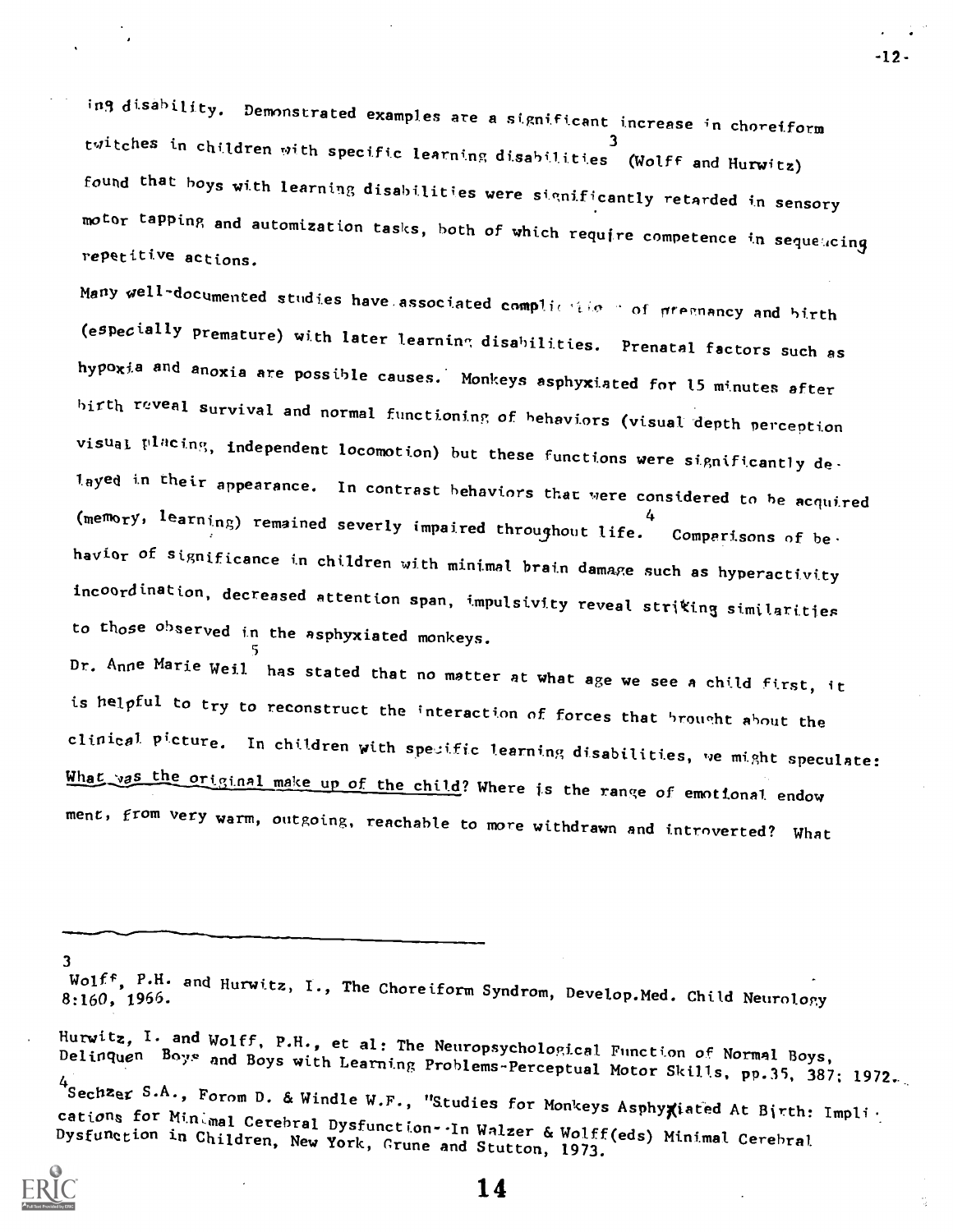would this child have been without the organic dysfunction and/or if he had grown up in a different, hetter environment? And with such chtldren there is a more specific question: How much have the inherent experiences of frustration and failure contributed and how much have environmental misunderstanding, pressure, disappointment, sometimes lack of structure contributed to the final clinical picture? Gardner makes a plea that we understand the brain-damaged child as a "battered hero of evo-<br>lution" and regard with awe his continuir  $\mathbb{R}^n$  is to adapt in the face of stagger. ing difficulties.

Robert L. Sutherland, Director of the Hogg Foundation for Mental Health, states:

> "The baffling, subtle and amorphous quality of a learning disability<br>in a child may prove frustrating to the youngster, angravating to<br>the teacher and guilt producing to the parent. Unrecognized it can<br>enlarge into emotio gradual or sudden awareness of the difficulty may catch them off<br>balance also."

A learning disability or a child has major significance because of the value our culture places on the acquisition of knowledge and skills and socialization with one's peer group. As there has been confusion in definition and description, so has there been in treatment and programming. It is only natural that as a new field emerses, much trial and error has to occur.

At first, programs for children with SLD adopted principles and prac-

<u> दु</u>



Weil, Anne Marie, P., M.D., Children With Minimal Brain Dysfunction Psychosocial<br>Process Issues in Child Mental Health, Jewish Board of Guardians, Vol I, No. 2, 1970.<br>pp. 80-97.

Cardner, R.W., Evolution-Crain Injury Bulletin of Menninger Clinic, Vol. 35, No. 2,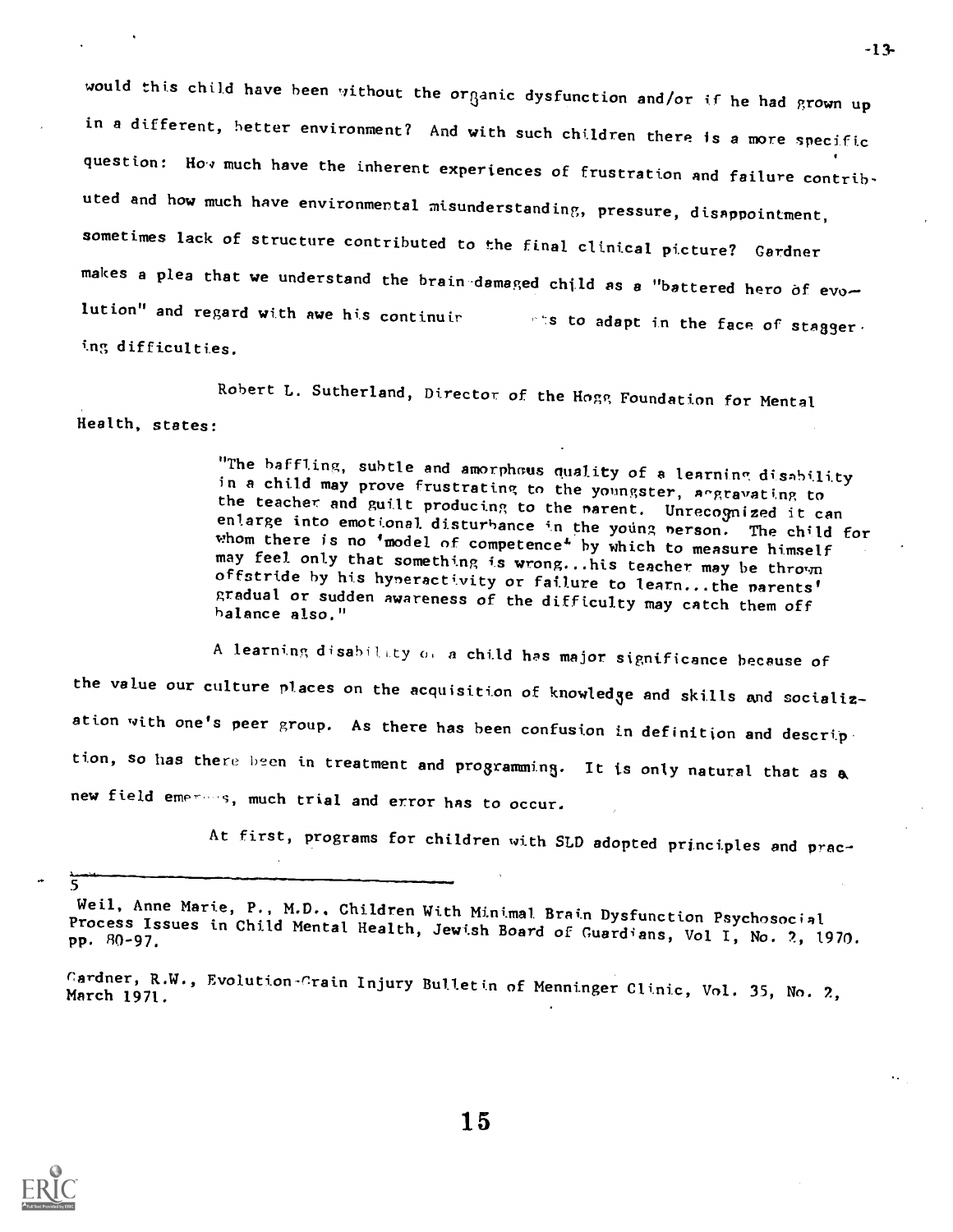tices used in work with the "brain damaged." For example, children were provided with special class placement and individual carrels for minimization of visual and auditory stimulation. Such special modifinations proved ineffective because they did not help MBD children learn to organize their environment so that they could process stimulation comfortably. A movement in the field toward prescriptive or precision teaching brought with it a need for early identification procedures that could be translated into strengths and weaknesses in hasic areas of functioning: moter and body, perception, i language and thou

-1.4-

 $\bullet$  and  $\bullet$  and  $\bullet$ 

As evidenced by this conference, we are now taking a new look at the child. We are beginning to understand that all the testing and perscriptions can only be as good es the interaction.that occurs between two human beings - the clinician, parent, teacher and the child. This is not to say that we eliminate the skills of mediation(Dr. Gerald Getman), the knowledge of teaching strategies but more importantly it means we need first and above all to match the needs of the child to the needs of the adult. People relate to each other and Are responsive and sensitive or are not. This is a fact of life and need not be considered a human failure.

Early screening and testing, another-controversial issue, is not an answer. Testing is only as valuable as the observational tools are theoretical knowledge of the tester. One issue is the acceptance of and ability to pin point exactly where the child is developmentally and then prescribe adequately. The important notion is that there is a developing, maturing, branching system, constantly changing and in flux and responding differently in different situations and with different people.

A word needs to he said about methodology. Good practices Are good for all children it is just that they are even more important for some than for others. Speculative methods should be avoided. Fragmented methods which make

 $\frac{1}{2}$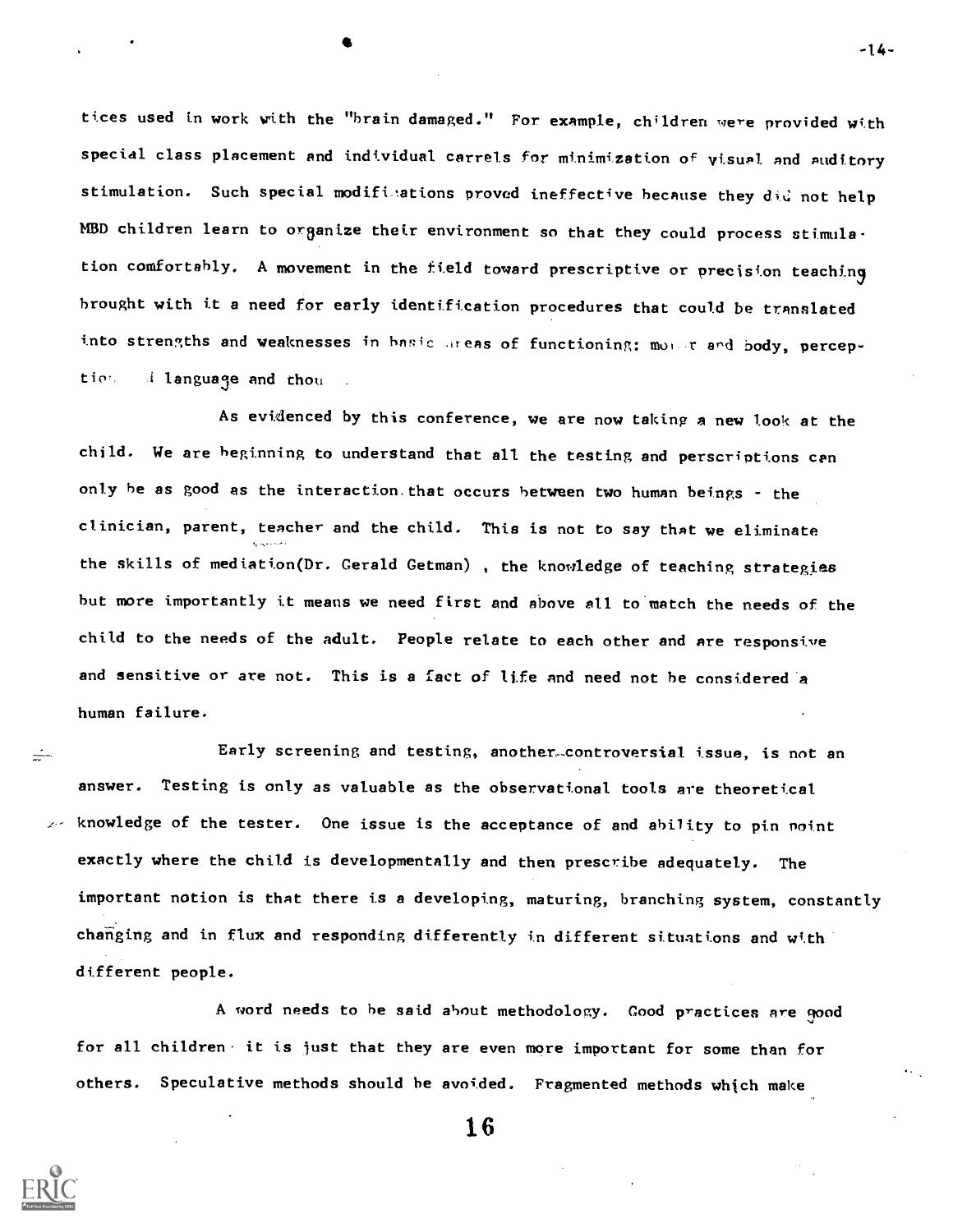claims to enhance the child's academic function without any proof, should he avoided. Nutritional fads need to be researched before they can be accepted(Food Addatives, High Protein diets, Megavttamins). Laterality manipulation as suggested by some .that will change lateralization'or dominance can he questioned. We know little enough about brain processes and we certainly have no proof that functions can he changed. Drugs continue to remain controversial. Physical education or motor training of a special kind may give some children better feelings of personal competence but will not help them learn to read. Multisensory education which pro poses to help all children because it will touch on all bases may be very confusing for just the children who are not learning because it will bombard them with extran. eous stimuli when they need a well structured and organized presentation of salignt features cutting out all things irrelevant to that learning situation. Perceptual or visual training likewise may be helpful for some children with special needs hut are inefficient and ineffective when used AS a panacea.

I have stated many educational principles that I feel are important for all children. It is just that for the MBD child it becomes even more critical. We know that in general education, the classes in public schools give lip service to individualization and respect for the child. But we also observe that those children who do not fit into the lock step of the curriculum are labelled "a problem." There is a mechanistic approach that makes it mandatory that children enter school at a certain age, making assumotions that all children are ready and that if they are not, they can provide individual programs that will enable the child to succeed. But much of this is a myth. In general education we now hear terms like "Open Classrooms", "Team Teaching", "Non grading", all of which in principle would be excellent for all children and in particular would provide a framework in which MBD children could find a niche of meaningful and individual activity that would encourage the development of skills in all areas. But again, in reality, the terms are misunderstood; children

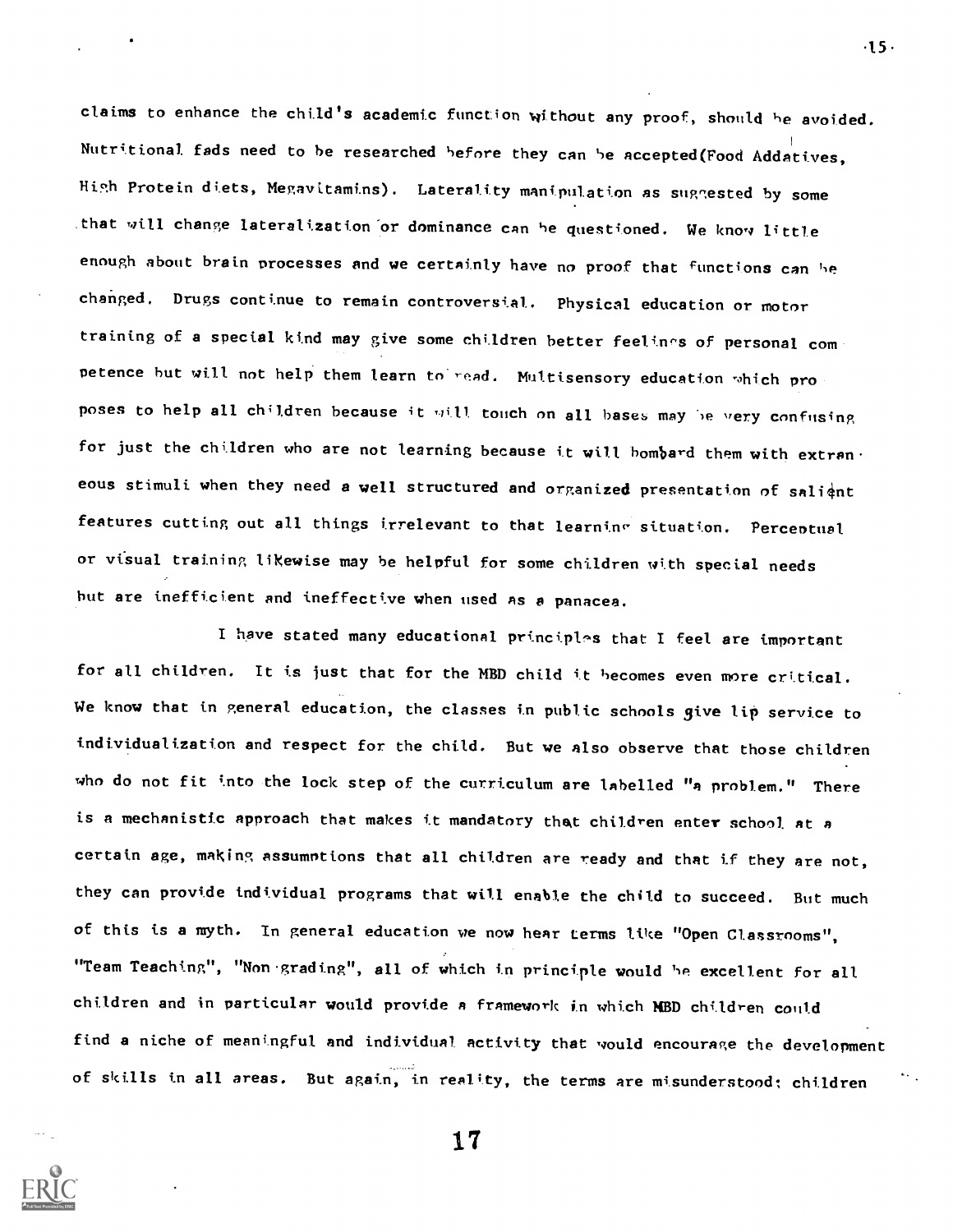are either left to flounder on their own or in some cases non-grading is seen as departmentalization which compartmentalizes the child and increases his sense of failure.

 $.16 - .$ 

I am committed to a program that considers growth in social, cognitive and emotional terms. For LD children it must insist that the curriculum incorporates many avenues that allow for the expression of feelings and thoughts about a large variety of experiences. These need to be organized in such a way that it becomes nossible for the child to learn how he learns- his own compensatory mechanisms that will function successfully in the work or play that has previously been too difficult. He needs to discover his strengths, he needs to feel free and able to tell his teachers and parents what they can do that will help him. He needs to learn the process by which he can manage and succeed and then make all others aware of it. Bluma Weiner, in her article on educating the mentally retarded coins two important phrases. First "the principle of normalization" and second "the dimensions of a child's educability." Both are very pertinent for all children.

The goal for all education and more signif'cantly for the LD child is a precise match between the cognitive style of the learner and the cognitive demands of the task. To do this, we suggest that it is the child himself who can become the best diagnostician. The child may know or need to learn that he needs slow pacing and repetition of directions. Then he has to be encouraged to tell other. A successful program is one in which children are able to tell each other their needs. They can say, "Oh, Mary, you forgot to use your hand to help guide you." or "Johnny, you know I need you to say it more slowly." The pleasure that comes from this kind of sharing, experiencing and succeeding is an essential component to all learning and growth. In another class the teacher of severely brain damayd youngsters told the children that they could write letters to anyone in their class telling them something that it was very hard to tell when they spoke to them. The excitement and motivation was unbelievable and the amount of work produced was beyond expectation.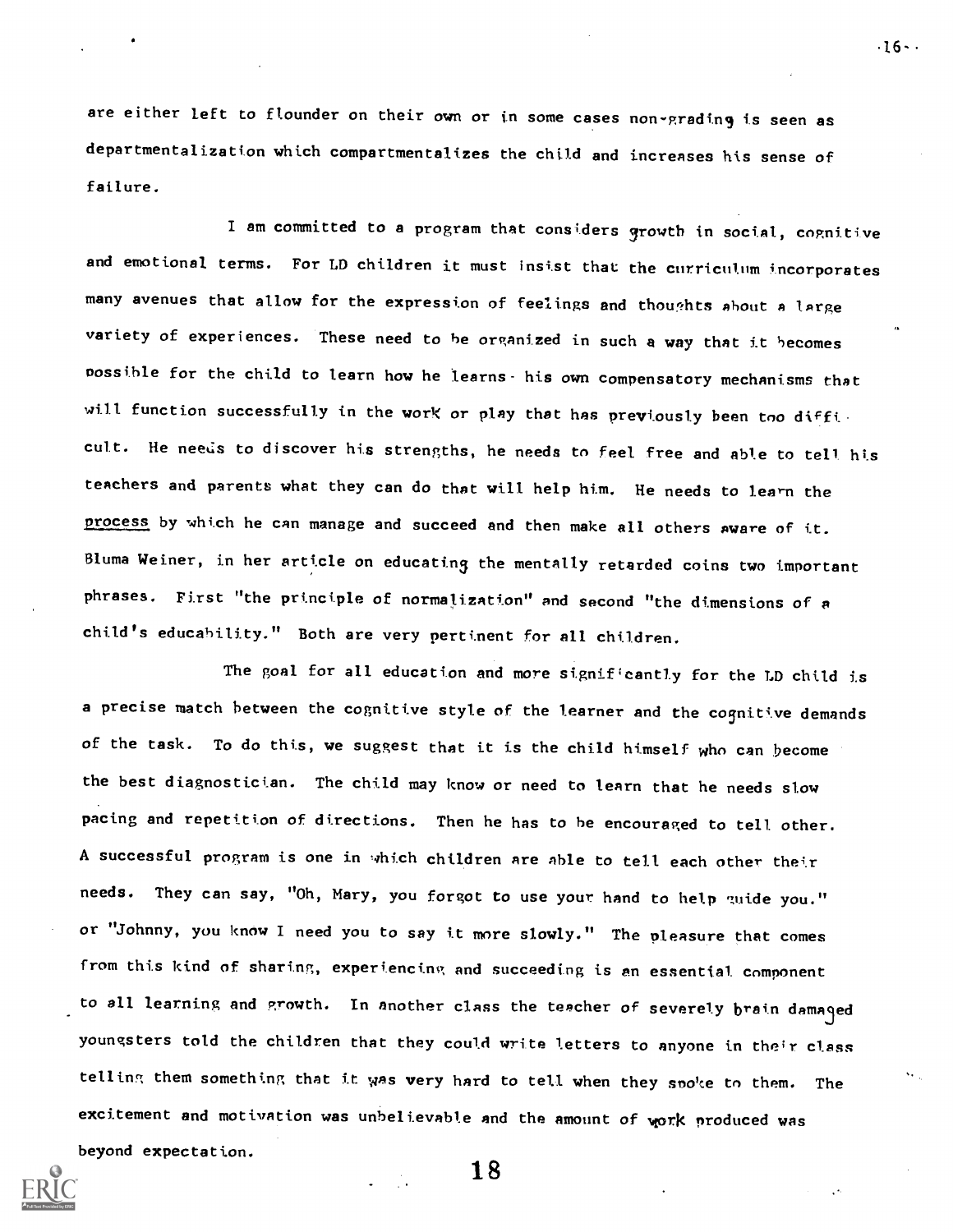In addition to all this it is essential for Such children that some tutorial program be instituted Of recessity and because each child's needs are different and they are at differing levels of performance, each child need to have a contract for skill work appropriate to their level of  $d^{ev}e^{f_0}$ pment. They may need to have someone available to whom they can turn when they  $A<sup>tr</sup>e$  required to do this work. It is often essential that these children work in a one to one relationship for particular aspects of their work, at least until they  $P^{\text{eq}}(n)$  to feel re competent. Later, they many work in a group of two or three. It has proven quite fruitful for children to teach children. Two important pieces of research have shown that children two or three years older than the  $_0$ nes  $_0$ ein $_3$  helped have been quite successful in their work with younger children. The teacher often makes more pre :ess than the learner.

My bias is toward four princinles of education for MBD children:

1. Clinical Diagnostic Teaching, which assumes the precise match between the coenitive style of the learner and the cornitive demand of the work. It also presumes that diagnosis  $c^{n}$ n procedefrom teaching rather than from tests.

2. Develop the Process in which children discover their own strengths and help them discover their own successful Compensatory mechanisms that enable them to succeed.

3. Develop a program that allows for the integration of all learning; within the content areas(reading, writing, sPeaking, et cetera), between the content and perceptual and thinking processes(decoding, letters, discovering words and matching to each other), and in the integra. tion the development of COMPETENCE.

4. Plan a support system that provides opPor<sup>tu</sup>nity for the child to function in multiple ways and on many levels. These supports must be planned for the school, home and community.

Educational programs for the MBD child have <sup>to</sup> be evaluated in terms of the policies that have been set down by existing regulatory bodies and institu. tions. At the present time the focus is on "Mainstreaming" Youngsters by placing<br>them in regular classes and providing some special services Within a school-learning them in regular conterns and/or itinerant teachers. In principle, this would apnear the



 $-17-$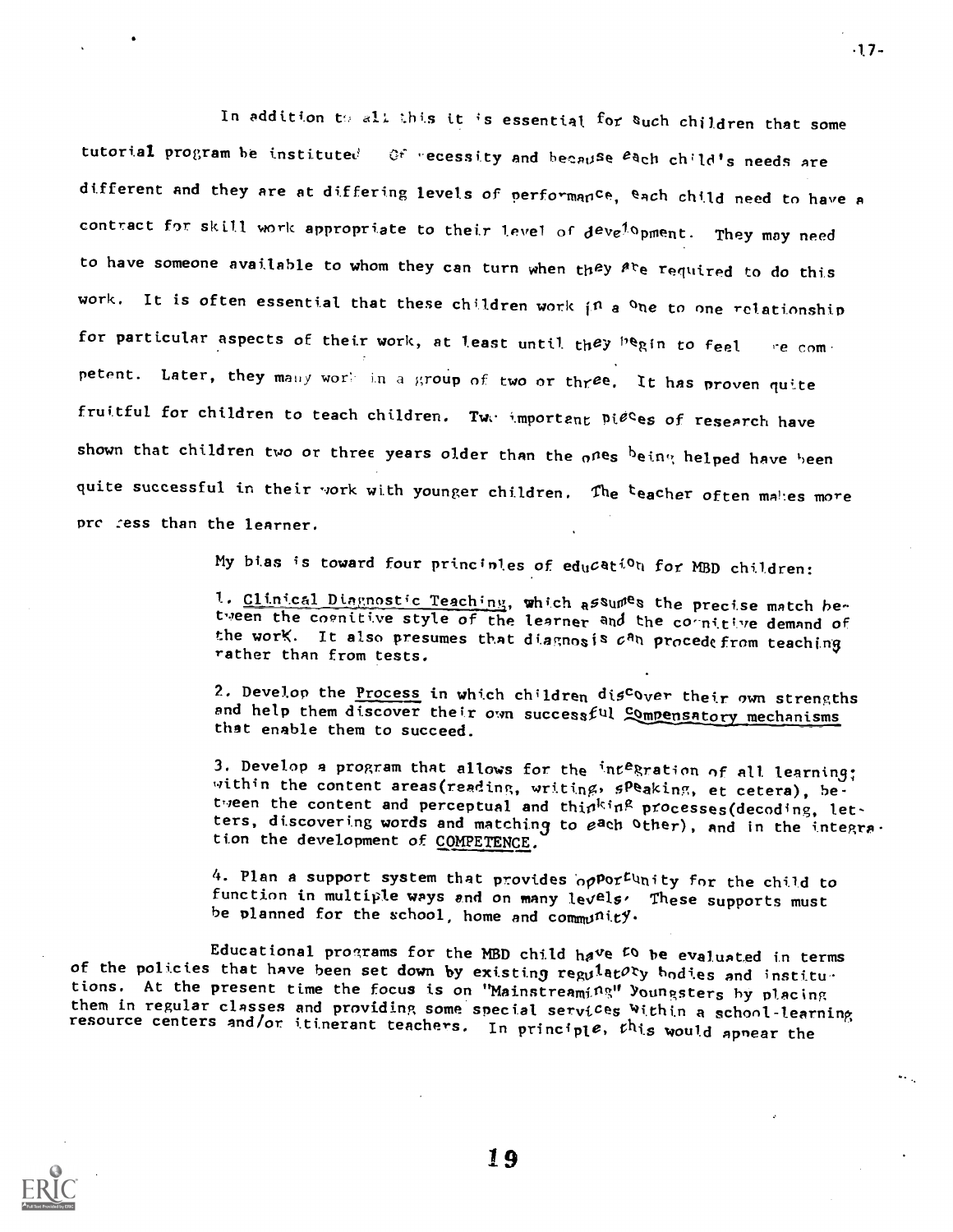best policy for those minimally handicapped, but the success or failure of the program and work with the child will depend on the quality of what is being offered. Have we any basis for thinking that each school will have personnel so well trained and in such large numbers that each of the children so diagnosed will have an adequate"support system"? Without the necessary support system which needs to be predicated on individualization of program and availability of nersonnoncement needed by the child, it coulu become a failure. Reason for this not withstanding, it will be up to the parents and professionals to monitor these programs and make the necessary demands for more qualified staff and more money to employ more services. In addition, for those more severely impaired, alternate models and services need to be provided.

The criteria for evaluating any program has to be assessed on how well it provides for the children under their care. Is the program honest and respectful of children?: does it provide for a reasonable amount of choices for the child?; does it account for the child's individual needs2; and does it provide for pleasure in work and play? Is the child provided with experiences in which there are "developmental pressures", but through which he can succeed and learn And grow in selfesteem and cognitive mastery? Does the program allow for a range of activity for all the children - in skills, social participation and creative arts? Do the children succeed and become competent human beings?

Some suggested elements may be fruitful in working out a program for LD children. It is possible to utilize to a large degree existing personnel and resources within the school, and to involve regular teachers, which in effect promotes the idea that they are capable and ready to provide services for the 77D child within the regular classroom.

It is possible to establish a materials resource center where the regular classroom teacher can, be supplied with specialized teaching materials and share ideas without going through the usual administrative delay. It is possible to create the role of psychoeducational consultant, who can provide the sumport

-18-